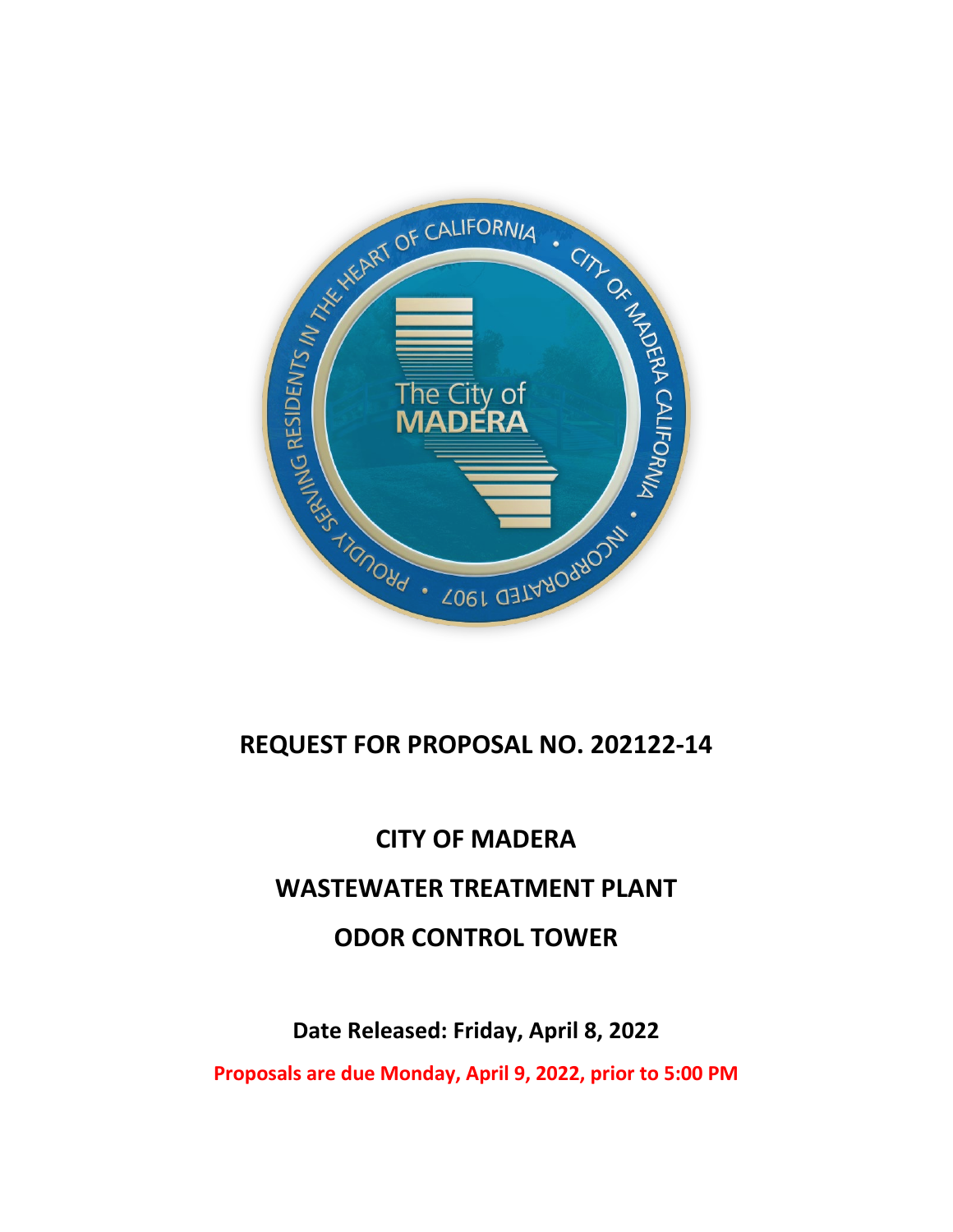## **TABLE OF CONTENTS**

| $\mathbf{L}$ |                                                                              |  |
|--------------|------------------------------------------------------------------------------|--|
| $\Pi$ .      |                                                                              |  |
| III.         |                                                                              |  |
| IV.          |                                                                              |  |
| $V_{\cdot}$  |                                                                              |  |
|              |                                                                              |  |
|              |                                                                              |  |
|              |                                                                              |  |
|              |                                                                              |  |
|              |                                                                              |  |
|              |                                                                              |  |
|              |                                                                              |  |
|              |                                                                              |  |
|              |                                                                              |  |
|              |                                                                              |  |
|              |                                                                              |  |
|              | SAMPLE PURCHASE ORDER WITH STANDARD TERMS AND CONDITIONS FOR THE PURCHASE OF |  |
|              |                                                                              |  |